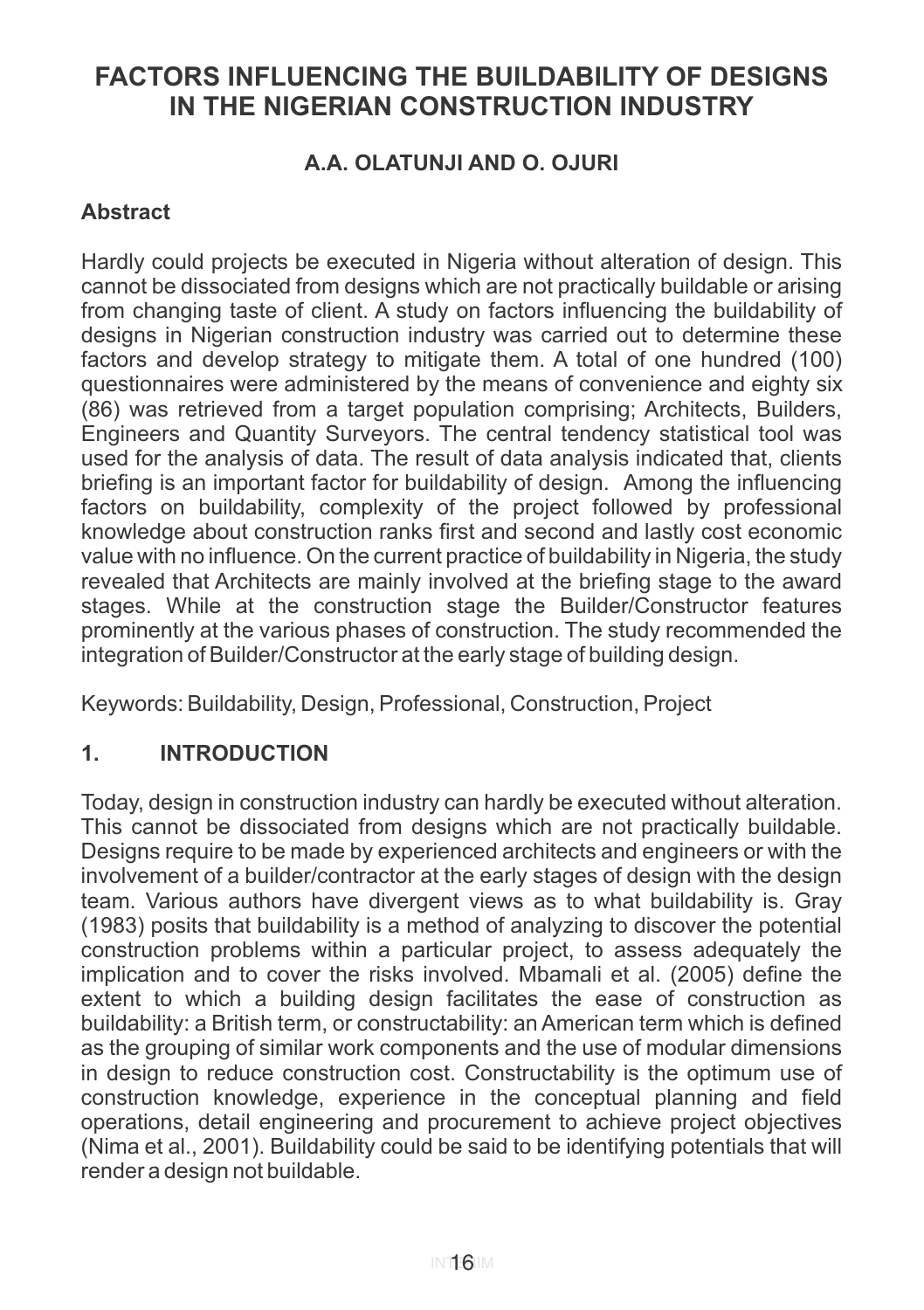# **2. CONCEPT OF BUILDABILITY**

The Construction Industry Research and Information Association (CIRIA) (1983) define buildability as the extent to which a building design facilitates ease of construction subject to the overall requirement of the completed building. This definition points out salient features of buildability, which indicate that there are a number of requirements to consider in a design before it could be said to be buildable.

The current practice of execution of project in Nigeria does not encourage the process of buildability. Constructors are not involved during the crucial stages of building conception. The practice in the conventional system can still enhance buildability by allowing an agreed period of delay at the inception of construction during, which the contractor could examine the drawings and put forward his comments in form of queries on the details. Olusola et al (2002) however opines that while this practice is acceptable, it still does not provide the complete solution required, since there must be a professional working on behalf of the client who should provide the construction details to minimize the unambiguous aspects of the construction projects.

Mbamali et al (2005) while expanding on the definition of CIRIA declare that buildability requirement is however one of the major factors necessitating the integration of construction experience into building design. Further, the principle entails bringing together the technical experience of a builder/constructor and the design experience of architects and engineers early enough at the design stage of a project. For ease of construction at every design stage the requirement for buildability is kept fresh in the mind. Upon integration into design the result is technical efficiency of the design with resultant effect on construction reflecting:

- (i) Good geometry/layout of the building functional design,
- (ii) Design details adequate consideration of the construction implications,
- (ii) Construction methods the best technological methods of the construction processes culminating in minimization of waste, optimization of site labour and plant utilization.

# **2.1 Factors affecting Design Buildability**

Several authors (Trigunarsyah, 2004 and Arditi et al., 2002) have discussed factors affecting design buildability. They are shortfalls that render the design practically not buildable or difficult to build. These include: tolerance; variety reduction; conversion; handling; repetition; dimensional coordination; personnel skills, and tools and equipment. These factors are discussed below: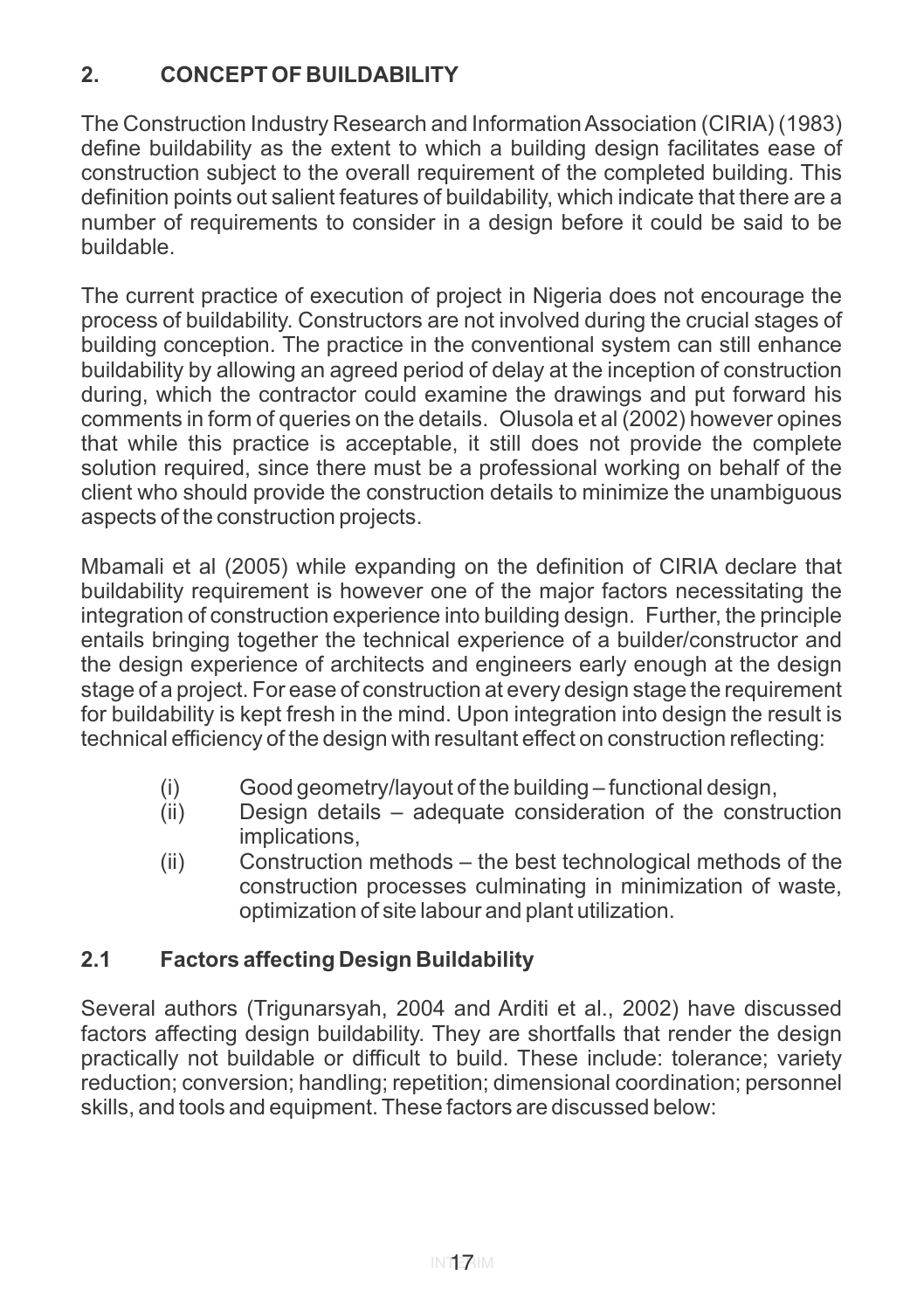### 2.1.1 Tolerance:

All components are likely to change slightly in relation to each other and it is important to be aware of the allowable deviations in the positions of components. Tolerance is affected by difference in behaviour and buildability of material components and sub-assemblies. The major factor to note during off-site fabrication is the provision of allowances for on-site fixing. In situations where the tolerance provided is not appropriate, two steps might be taken: refabrication or forging to allow for appropriateness. Arditi et al. (2002) suggest that faulty working drawings and incomplete specifications are the major constraints relative to constructability of designs, when dimensions are not accurate.

#### 2.1.2 Variety Reduction:

Due to the high risk exposure of construction activities as a result of complexity the concept of unnecessary activities in the process of construction comes to focus. Personnel may have to learn many different assembly techniques or specialist personnel may have to be brought in. Tools, plants and equipment may lie idle for long. Designers are to ensure that buildings are dimensionally coordinated, preferably on the modular principle and that a system of preferred dimensions is used.

#### 2.1.3 Conversion:

This is the process of standardization of materials either on-site or off-site into components and into sub-assemblies i.e. single integration in construction. The resultant effect of this factor is the achievement of variety reduction and it complements (facilitates) buildability.

#### 2.1.4 Handling:

Handling of components is important in establishing "handling" precedence, last on, first off. Pre-cast concrete units are of different sizes and they must be loaded onto the delivery vehicle in the correct order from off-loading and transferring into the building.

#### 2.1.5 Repetition:

The objectives of interest here are the achievement of organization processes necessary during the preparation and assembly stages and refinement of design solutions. Efficiency at work is attained when personnel understand properly the task they are to perform; tools, plant and equipment can be matched accurately to the work and interface thoroughly designed.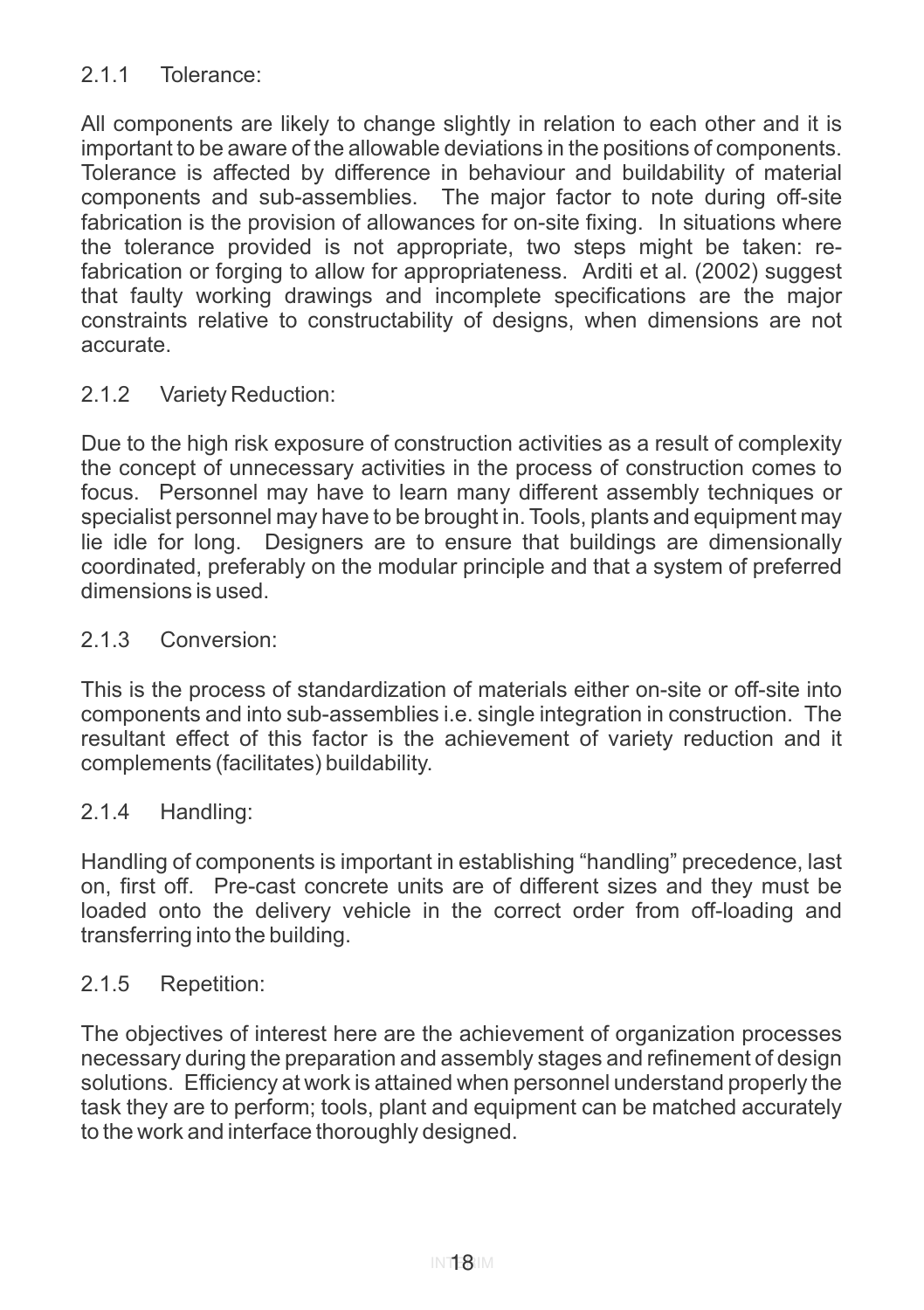### 2.1.6 Dimensional Coordination:

When simplification of materials, components and sub-assemblies have been achieved, buildability would be enhanced if components and sub-assemblies are related to each other according to a set of geometrically and dimensionally coordination principles. Example is the supply of ceiling materials based on multiple of 100 mm; this will dictate the design geometry of the ceiling.

# 2.1.7 Skills:

The level of the skills of the constructor (his crew) and the designer affects greatly the ease at which a design is being constructed. Highly skilled personnel, those with advance constructional technology might not have it difficult to construct a design. It is apparent that this will reflect in the cost and duration of the project which should be as scheduled.

# 2.1.8 Tools, Plant and Equipment:

The availability of tools, plant and equipment increases productivity, and curbs the loss that would have accrued from employing large number of highly skilled but expensive tradesmen. Examples are the more powerful and versatile version of portable power tools e.g. hammer-action masonry drills, portable circular saw and range of specialized tools or of purpose-made adaptations to standard tools e.g. floated, troweller, surface grinders and circular cutters. These speed up and facilitate ease of production.

# **3. RESEARCH METHODOLOGY**

Data for the study was obtained from a survey conducted in state capitals in Nigeria. There are 36 states in Nigeria and thus 36 state capitals were visited to collect data from firms, as construction activities are negligible in the rural areas of the country. A total of 100 questionnaires were administered and 86 were returned completed and were analysed, which equates to a 86% response rate. The sample consisted of Architects, Builders, Engineers, Project Managers, and Quantity Surveyors. Awell structured questionnaire was used to obtain data from all parties involved. Projects which were completed newly were used as case study.

Table 1 indicates the characteristics of the respondents surveyed. 40.7% of the respondents were involved with the building sector. Builders, architects, and quantity surveyors predominated in terms of discipline. 46.5% of respondents had 11-15 years' experience, and a further 20.9% had 6-10years' experience. MSc / MTech level (34.8%) qualifications ranked marginally first in terms of qualifications followed by BSc / BTech (31.4%), and HND (19.8%). MNIOB (24.4%) predominated in terms of professional association.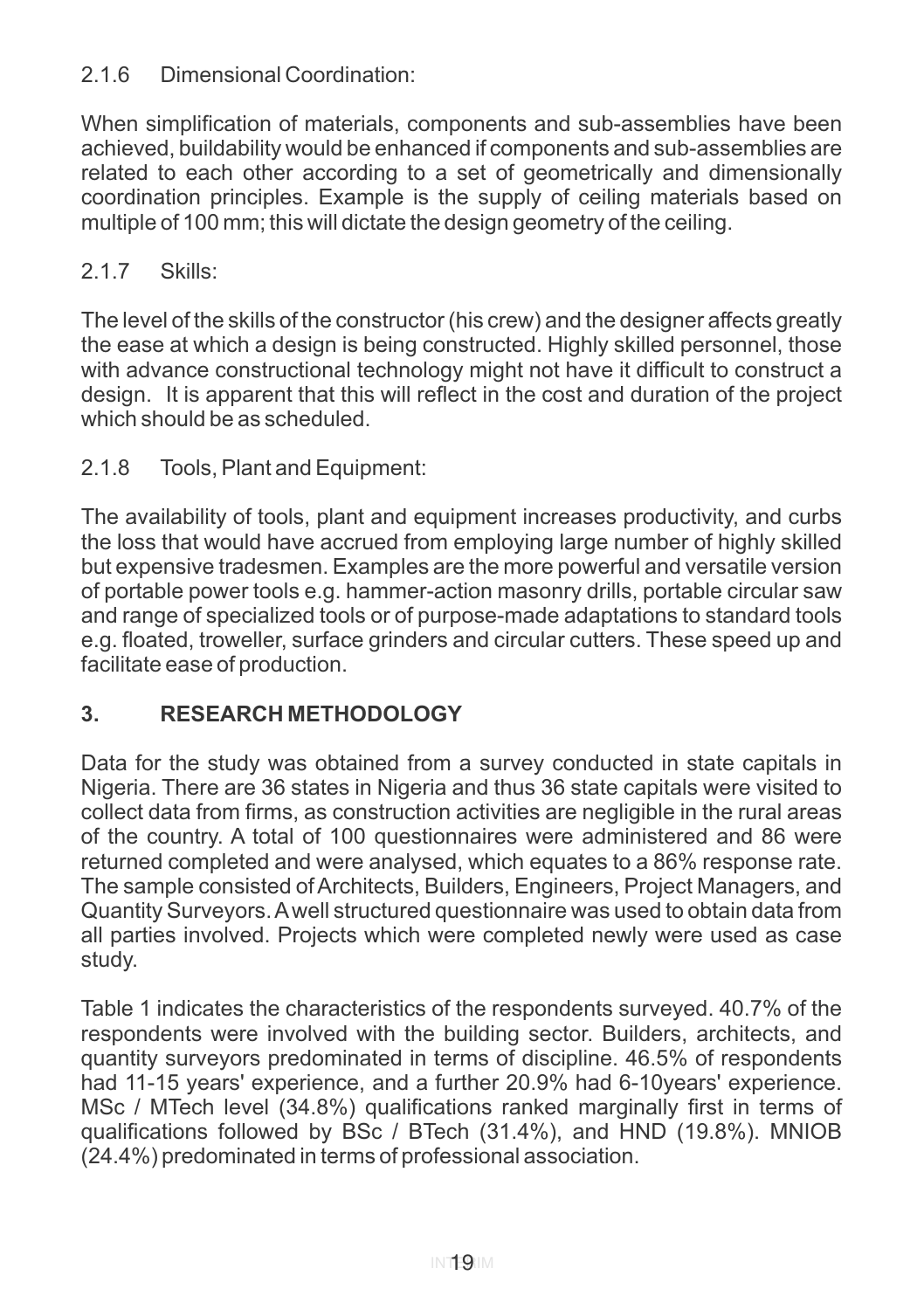31.4% of respondents had undertaken 6-10 projects, and 24.4% had undertaken 11-15 and also 16-20 projects. The professional's qualification, number of projects undertaken, years of experience, and the academic qualification of respondents suggest that data obtained from the respondents can deemed reliable. The mean score and frequency distribution were used for the analysis of the data for the study.

| <b>Sector involved with</b>         | <b>Frequency</b> | Percentage (%) |
|-------------------------------------|------------------|----------------|
| <b>Type of organisation</b>         |                  |                |
| Architect                           | 22               | 25.6           |
| <b>Building</b>                     | 35               | 40.7           |
| Civil                               | 12               | 14.0           |
| <b>Quantity surveying</b>           | 17               | 19.7           |
| Total                               | 86               | 100.0          |
| <b>Discipline of</b><br>respondents |                  |                |
| Architect                           | 21               | 24.4           |
| <b>Builder</b>                      | 33               | 38.4           |
| Engineer                            | 11               | 12.8           |
| <b>Quantity surveyor</b>            | 16               | 18.6           |
| Total                               | 81               | 94.2           |
| System                              | 5                | 5.8            |
| <b>Years of experience</b>          |                  |                |
| $\leqslant$ 5yrs                    | 15               | 17.4           |
| 6-10yrs                             | 18               | 20.9           |
| 11-15yrs                            | 40               | 46.5           |
| 16-20yrs                            | $\overline{7}$   | 8.1            |
| $>20$ yrs                           | 6                | 7.0            |
| Total                               | 86               | 100            |
| <b>Academic qualification</b>       |                  |                |
| <b>ND</b>                           | 6                | 7.0            |
| <b>HND</b>                          | 17               | 19.8           |
| <b>BSc / BTech</b>                  | 27               | 31.4           |
| MSce / MTech                        | 30               | 34.8           |
| PhD                                 | 6                | 7.0            |
| Total                               | 86               | 100            |

Table 1: Background information of respondents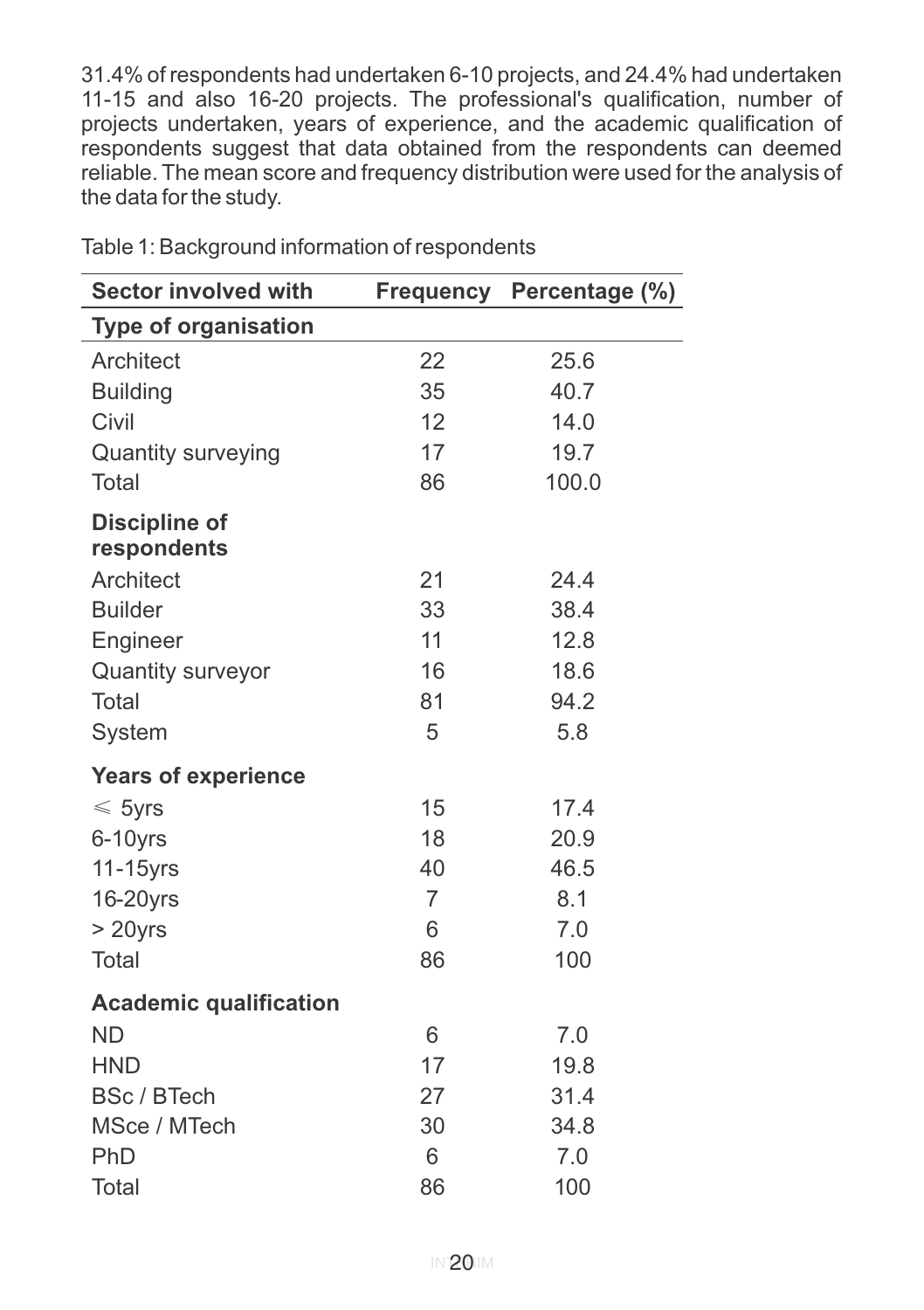| <b>Professional affiliation</b>         |    |      |
|-----------------------------------------|----|------|
| <b>MNIQS</b>                            | 9  | 10.5 |
| <b>MNIOB</b>                            | 21 | 24.4 |
| MNSE                                    | 8  | 9.3  |
| <b>MNIA</b>                             | 11 | 12.8 |
| <b>FNIQS</b>                            | 5  | 5.8  |
| <b>FNIA</b>                             | 5  | 5.8  |
| Total                                   | 59 | 68.6 |
|                                         |    |      |
| <b>Number of projects</b><br>undertaken |    |      |
| $1 - 5$                                 | 12 | 14.0 |
| $6 - 10$                                | 27 | 31.4 |
| $11 - 15$                               | 21 | 24.4 |
| 16-20                                   | 21 | 24.4 |
| > 20                                    | 5  | 5.8  |

# **3.1 Data Presentation and Analysis**

The mean years of experience was 14 and over 89% of them have over 6 years of experience indicating that they are knowledgeable in the field and that information supplied by them could be relied on (see Table 2).

| <b>Years of</b><br>experience | No. of<br>respondents | <b>Percentage</b><br>(%) |
|-------------------------------|-----------------------|--------------------------|
| $1 - 5$                       | 11                    | 13                       |
| $6 - 10$                      | 18                    | 21                       |
| $11 - 15$                     | 24                    | 28                       |
| $16 - 20$                     | 17                    | 20                       |
| $21 - 25$                     | 6                     | 9                        |
| $26 - 30$                     |                       | 8                        |
| $31 - 35$                     | 2                     |                          |
| <b>Total</b>                  | 86                    |                          |

Table 2: Years of experience

The most important buildability factor is the client's brief, with a weighted mean (Wt Mn) score of 0.229, while ease of construction with a Wt Mn score of 0.220 is ranked second. Cost is ranked least with a score of 0.158. The client's brief forms the basis of design and ease of construction indicates the level of buildability of the design. Cost of the project does not really affect design buildability (see Table 3).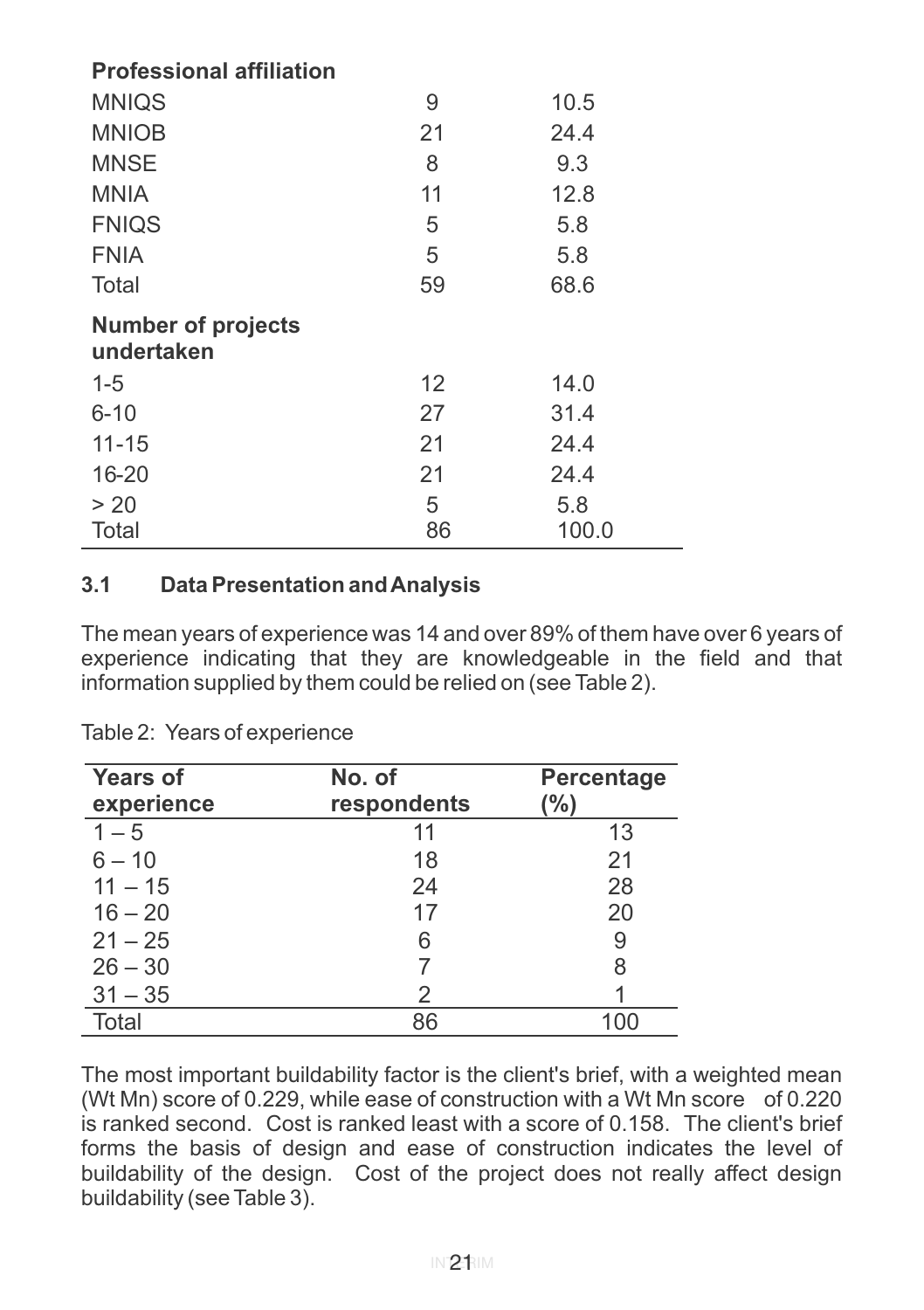| <b>Buildability factors</b> |    |    | <b>Ratings</b> |    | Weighted  | Weighted | <b>Ranking</b> |
|-----------------------------|----|----|----------------|----|-----------|----------|----------------|
|                             |    | 3  | 2              |    | frequency | Mean     |                |
|                             |    |    |                |    |           |          |                |
| Clients brief               | 42 | 22 | 22             | 0  | 278       | 0.229    |                |
| Functionality               | 39 | 22 | 25             | 0  | 249       | 0.205    | 3              |
| Aesthetics                  | 22 | 36 | 25             | 3  | 226       | 0.186    | 4              |
| Ease of construction        | 39 | 25 | 14             | 8  | 267       | 0.220    | 2              |
| Cost                        | 14 | 14 | 39             | 19 | 45        | 0.158    | 5              |

Table 3: The Importance of Buildability Factors

The respondents' opinion on the factors that influence buildability of design, complexity of the project with Wt Mn score of 0.233 is most influential. It can, however be concluded that, designers are concerned more about the magnitude of the project in deciding the ease of construction. This is followed by the professional knowledge about construction incorporated at the design stage, which has a Wt Mn score of 0.214 (see Table 4).

Table 4: The Influence of Buildability Factors

| <b>Buildability factors</b> | Rating |   |    |              |          | Weighted  | Weighted  | Ranking        |
|-----------------------------|--------|---|----|--------------|----------|-----------|-----------|----------------|
|                             | 5      |   | 3  | $\mathbf{2}$ |          | frequency | Mean      |                |
| Complexity of the project   | 5      | 8 | 20 | O            | $\Omega$ | 382       | 0.23      |                |
| Cost economic value         | 8      | 1 | 39 | 19           | 8        | 249       | 3         | 5              |
| Project duration            | 6      | 4 | 8  | 14           | 6        | 318       | 0.15      | $\overline{4}$ |
| Professional knowledge      | 2      | 3 |    |              |          |           | 2         |                |
| about construction          | 8      | 0 | 17 | 8            | 0        | 352       | 0.19<br>4 | 2              |
| Materials available         | 4      |   | 8  | 6            | 3        | 342       |           | 3              |
|                             | 2      | 9 |    |              |          |           | 0.21      |                |
|                             |        |   |    |              |          |           | 4         |                |
|                             |        | 4 |    |              |          |           | 0.20      |                |
|                             |        | 2 |    |              |          |           | 8         |                |

Among factors influencing buildability of design, simplicity of design ranked first. When a design is simple it will be easy to construct. The technology and process will be easily selected and applied. Standardization and dimensional coordination ranked second among factors that makes a design easily buildable. This factor enables high speed of construction. The use of single integrated elements ranked least, and it has the same advantage as the second influencing factor (see Table 5).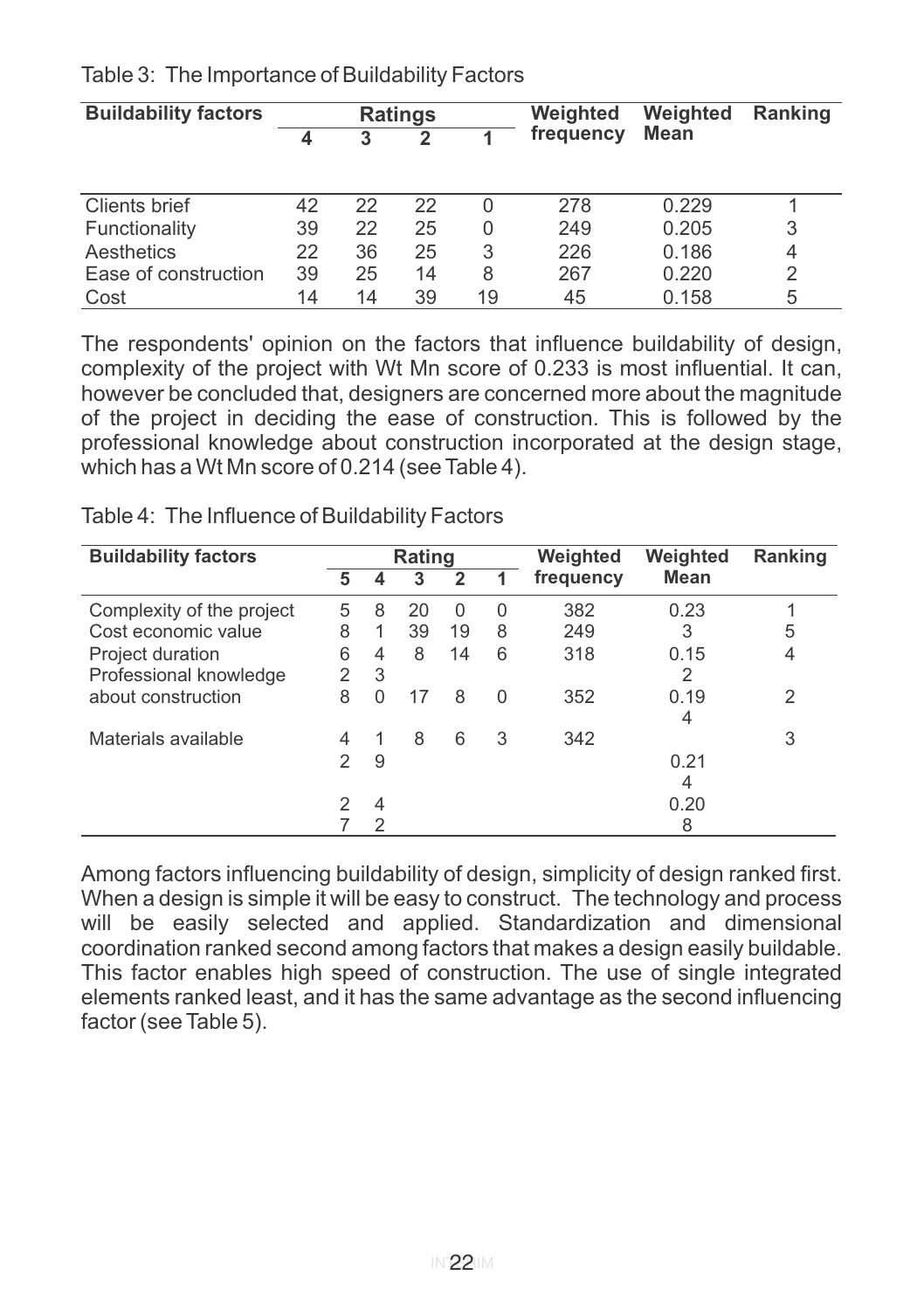| <b>Factors</b>                  | <b>Rating</b> |    |      | Weighted  | Weighted | <b>Ranking</b> |
|---------------------------------|---------------|----|------|-----------|----------|----------------|
|                                 |               |    |      | frequency | Mean     |                |
| Standardization and dimensional |               |    |      |           |          |                |
| coordination                    | 58.           | 17 | - 11 | 219       | 0.361    | 2              |
| Simplicity                      | 69            | 0  | 17   | 224       | 0.370    |                |
| Use of single integrated        | 19            | 39 | 28   | 163       | 0.269    | 3              |
| elements                        |               |    |      |           |          |                |

Table 5: Ranking of the influence of factors on buildability of design

Relative to the approaches to buildability of design, incorporation of a constructor at the early stages of design has the highest ranking with a Wt Mn score of 0.304. This will eliminate the cost of training up engineers and architects extensively in construction technology thereby saddling them with too much responsibility, which is contrary to the second ranked factor of training architects and engineers in building construction methods and site operations (see Table 6).

#### Table 6: The approaches to buildability of designs

| Approaches                                                                                                | <b>Rating</b> |          |    | Weighted | Weighted  | Ranking |   |
|-----------------------------------------------------------------------------------------------------------|---------------|----------|----|----------|-----------|---------|---|
|                                                                                                           | 4             | 3        | 2  |          | frequency | Mean    |   |
| To train architects and engineers<br>extensively in building construction<br>methods and site operations. | 36            | 39       | 11 | $\Omega$ | 283       | 0.294   | 2 |
| Incorporate a constructor at the early<br>stage of building design.                                       | 41            | 39       | 6  | $\Omega$ | 293       | 0.304   | 1 |
| Use of the design and build system of<br>contract                                                         | 19            | 42       | 14 | 11       | 229       | 0.238   | 3 |
| Making use of international<br>standardization and dimensional<br>coordination.                           | 11            | $\Omega$ | 39 | 36       | 158       | 0.164   | 4 |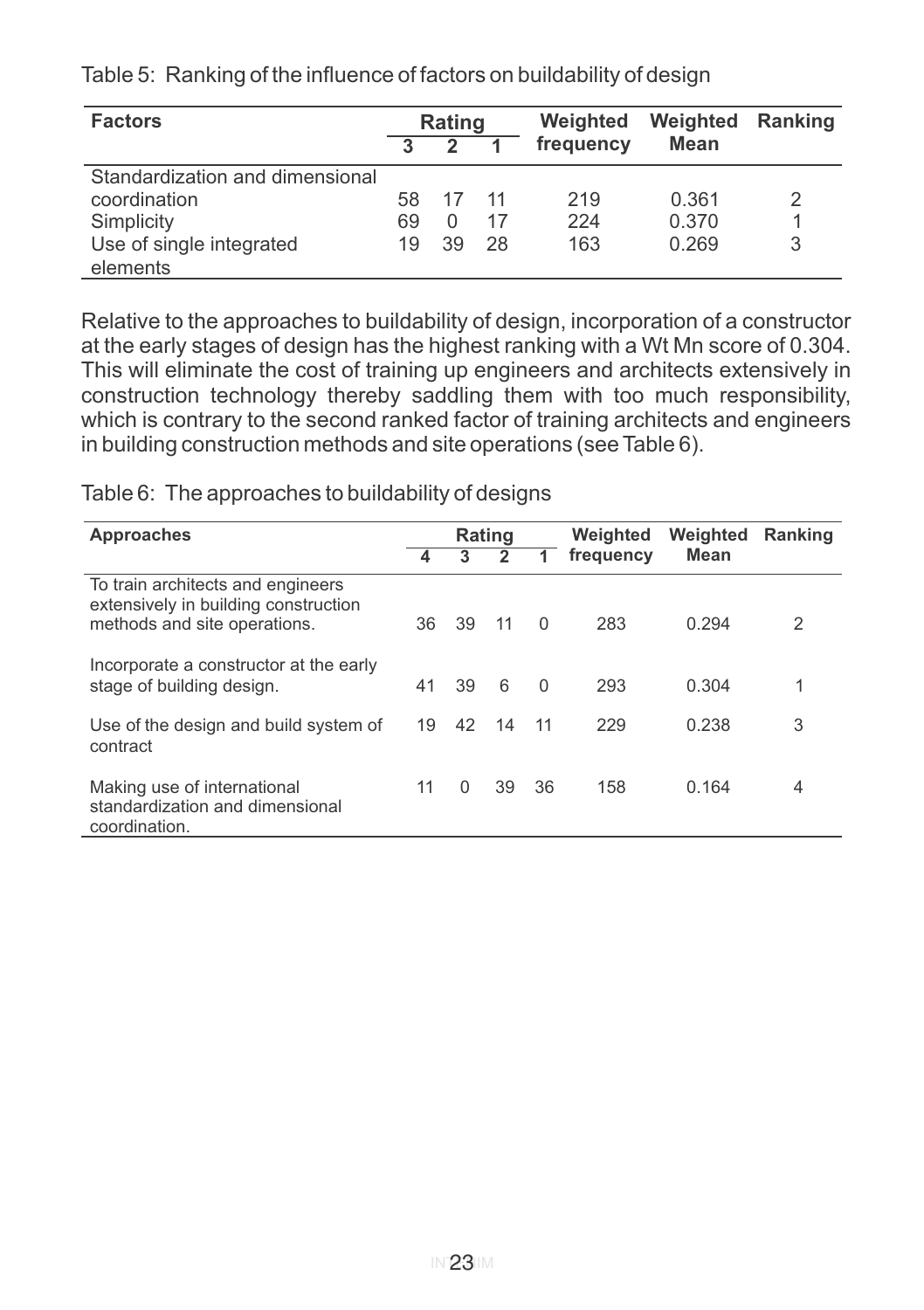

Figure 1 reveals the current practice of buildability at various stages of design in Nigeria. It can be seen that the architect alone carries out the majority of the work involved at the preliminary stages of the project while the builder only has little input at this stage. Other professionals are seen to be involved in the various designs. This reveals to some extent reasons for building collapse in Nigeria as the experience of the constructor is not integrated at the early stages of a project (design stage).



Fig.2: The extent of involvement of professionals at construction stage of building project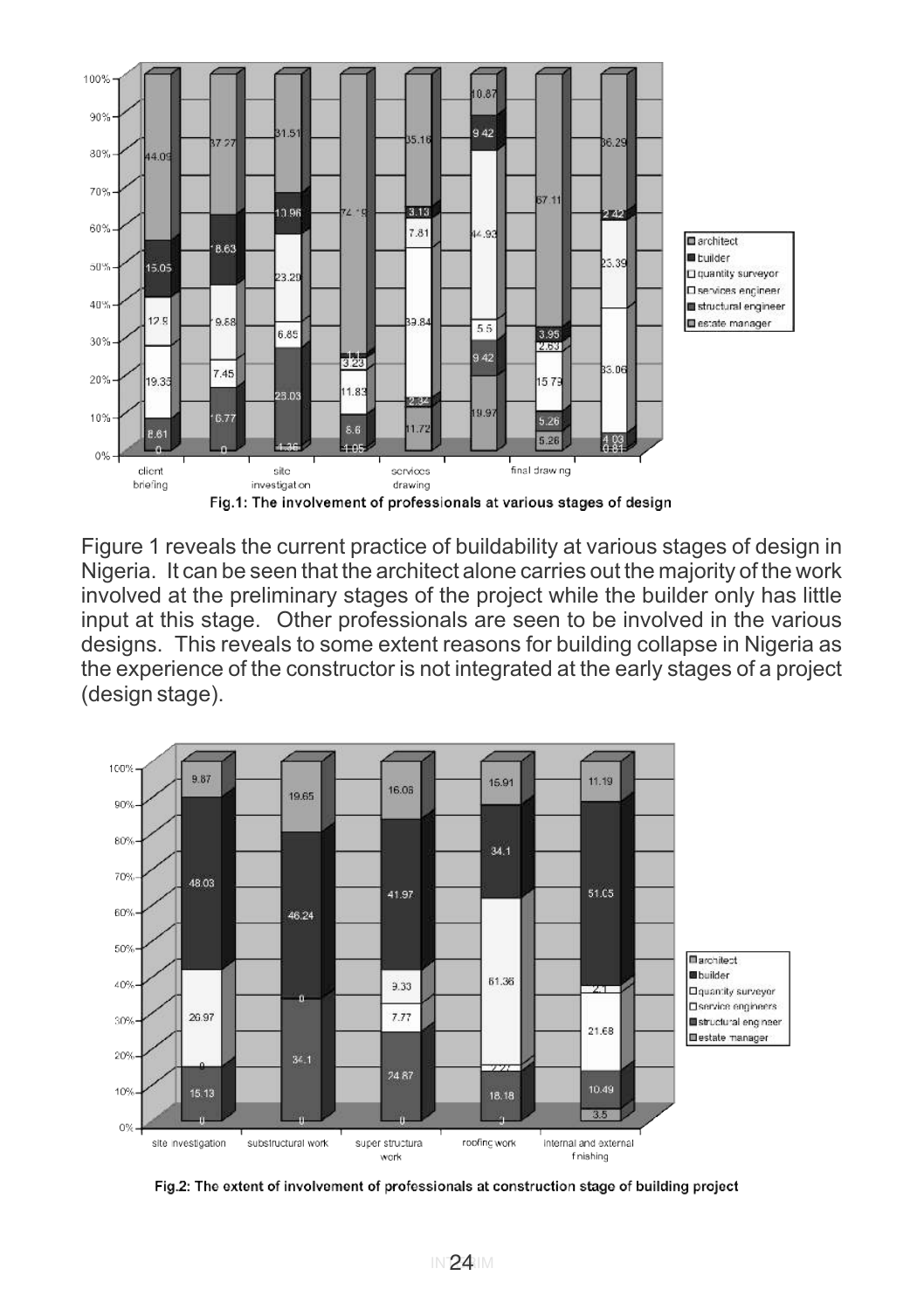Figure 2 presents the involvement of professionals at the construction stage of a building project. It can be observed that the builder does most of the work at various stages of the project. His involvement at site investigation equals 48.01%, substructure level 46.25%, superstructure level 41.99%, at the finishing stage 31.14%. At the roofing stage, it could be argued that a mistake was made in filling out the information. Quantity surveyors involvement at work should be 2.27%, while the builder's involvement should be 61.35%. Contributions of other professionals at the stages of construction are minimal. The quantity surveyor is seen to be performing some functions at this stage, since he has to prepare interim valuation and give cost advice. The structural and services engineers are also involved at this stage but at a much less level of involvement, as they are to oversee the structural and services work of the constructor, while the architect supervises the construction.

# **3.2 Discussion**

Fisher and O'Connor (1991) report that construction productivity improved by 24% when the design process was reviewed relative to constructability factors. This suggests that the ease of construction was enhanced reviewing designs with regards to constructability factors. The factor rated into the second place in terms of ranking regarding important factors of buildability in this study. This fact is buttressed by the study of Poh and Chen (1998) that established a positive correlation between productivity and buildability in Singapore, based on buildability score calculated by buildable design appraisal system (BDAS). Defective design has been revealed as one of the causes of late delivery of projects Andi and Minato (2004) and Al-Momani (2000). Designs that considered constructability reviews are likely to be more buildable, reduce re-work and lead to early completion.

Relative to influence of buildability factors, complexity of the project was rated by respondents as main factor that influence buildability of design. Chan (2007) says that designd that did not take account of buildability reviews at production stage adversely affects quality of the product. Low (2001) reports a positive relation between buildability and structural quality of products of a study undertaken. During the process of buildability review expert knowledge are brought to bear relative to simplifying complex design to enable buildability. The various methods for ease of construction are identified and documented. This study point, that simplicity of design is the outcome of the consideration of buildability review on design.

This study identified that the best approach to achieving buildable design is to incorporate a constructor at the early stages of building design. This corroborates the legal obligation relative to construction regulations to ensure that their designs are safe to build. This stems from observations that 60% of fatal accidents were traceable to decision and choices made before the project began (OGC, 2007).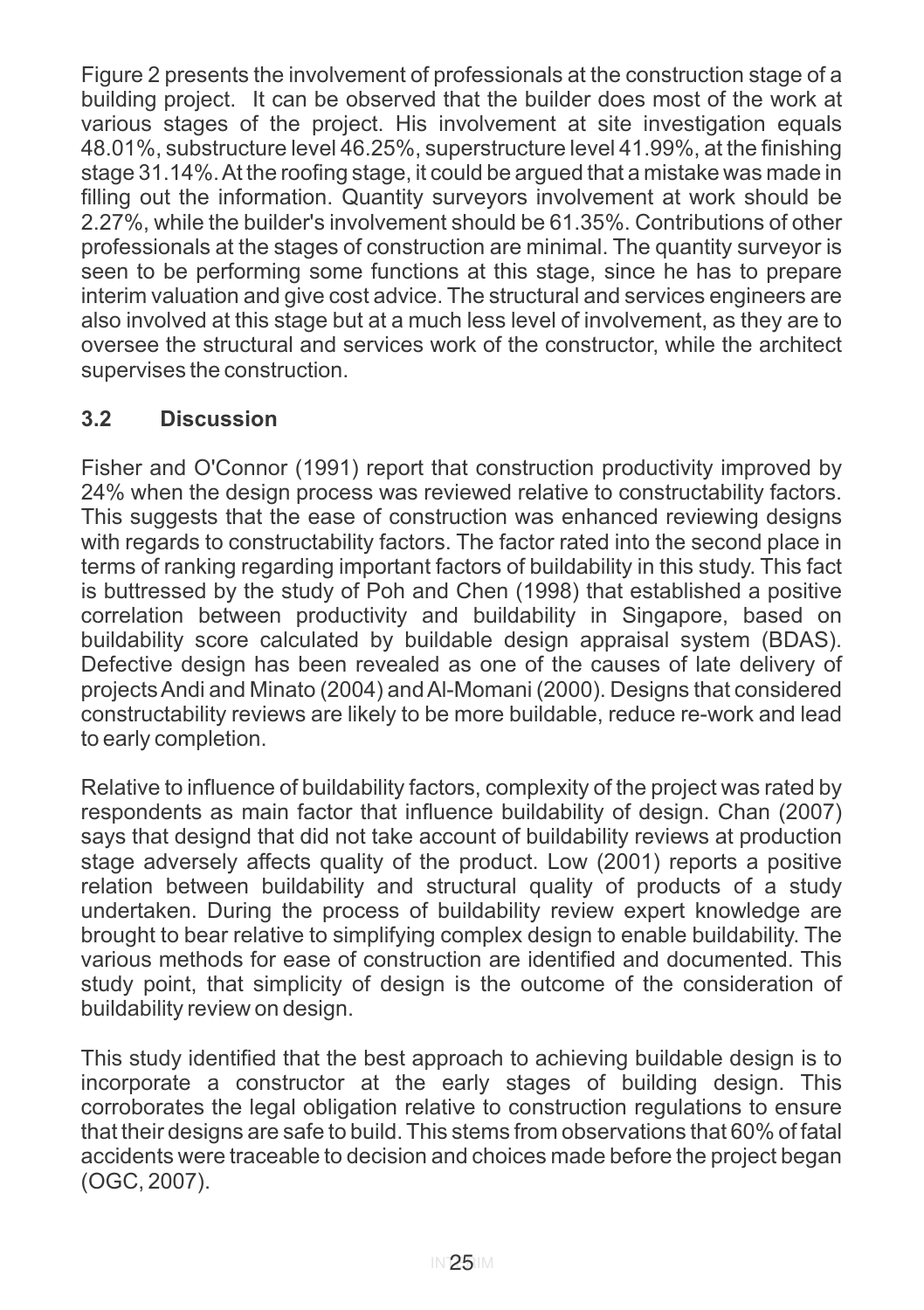Therefore, it can be deemed that buildability reviw afford ease of construction, eliminates re-work, and enhance eary completion of projects.

# **4. CONCLUSIONS**

The professionals involved in the design of project are mainly the architect, structural and services engineer. It is established that the experience of a constructor is not brought into design early enough in the process of project execution. The research has shown that the factors that affect buildability of design are client's briefing, simplicity of design and the integration of a constructor at the early stages of design. It is recommended that constructors should be integrated at the early stages of design. Designers' should device a means of adequately capturing the intentions of clients relative to the type of facility to be built. Designs should be functional and ensuring correspondence of dimensions.

# **5. REFERENCES**

Al-Momani, A. H. (2000) Construction Delay: A Quantitative Analysis. International Journal of Project Management, 18, 51-9.

Andi, S. and Minato, T. (2004) Representing Causal Mechanism of Defective Designs: Exploration Through Case Studies. Construction Management and Economics, 22(2), 183-92.

Arditi, D.; Yasamis, F. and Mohammadi, J. (2002) Assessing Contractor Quality performance. Construction Management and Economics, 20, 211-223.

Chan, K. I. P. (2007) Evaluation of Quality Assurance Practice in China and Hong Kong's Construction Industry. HKIE Online, available at http://www. hkengineer.org.hk.

Construction Industry Research and Information Association, CIRIA (1983) Buildability: An Assessment, Construction Industries. Research and Information Association, UK. 5 – 15.

Fisher, D. J. and O'Connor, J. T. (1991) Constructability for Piping Automation: Field Operations. Journal of Construction Engineering and Management, 117(3), 468-85.

Gray, C (1983) Buildability – The Construction Control. (Occasional papers, 0306, No. 29). Chartered Institute of Building, UK. 175 – 178.

Griffith, A(1994) Quality Assurance in Building. London: Macmillan.